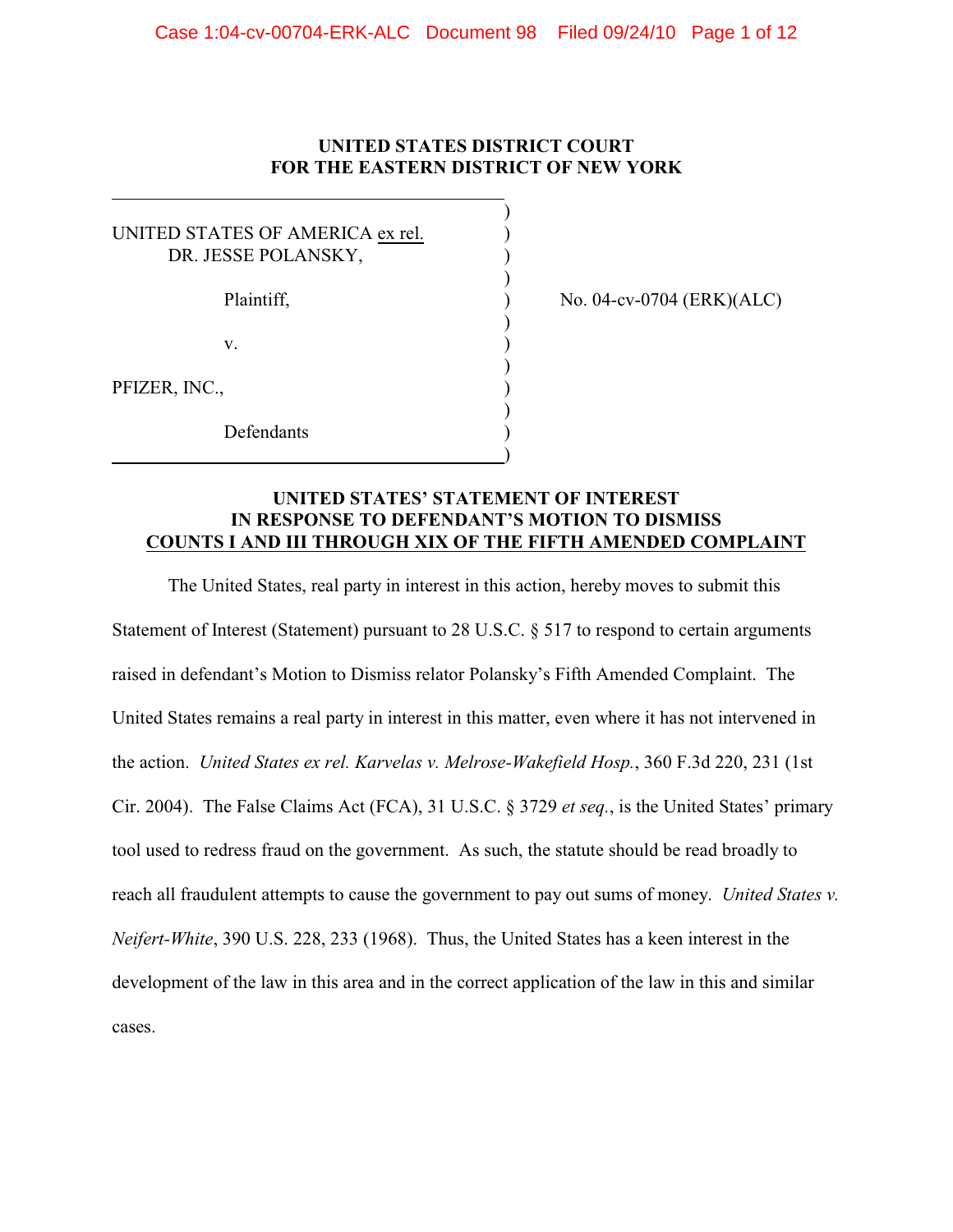#### Case 1:04-cv-00704-ERK-ALC Document 98 Filed 09/24/10 Page 2 of 12

The United States submits this Statement to clarify the legal basis for an FCA claim predicated on allegations of off-label marketing by pharmaceutical manufacturers. First, claims for payment of items or services that are not eligible for reimbursement by federal health programs are "false claims." Second, a drug manufacturer may cause a provider to submit a false claim for reimbursement if that false claim was a reasonably foreseeable consequence of the drug manufacturer's conduct. Third, the identification of specific false claims is not an absolute prerequisite to satisfying the particularity requirement of Rule 9(b) in FCA cases. So long as the complaint as a whole is sufficiently particular to strengthen the inference of fraud beyond possibility, a court may conclude that Rule 9(b) is satisfied. Nonetheless, the United States submits that if the Court finds that relator's complaint fails to meet that test and is subject to dismissal under Rule 9(b), then it need not reach the other issues addressed herein.<sup>1</sup> The United States takes no position on whether relator has adequately plead facts that would state a cognizable claim under the FCA as properly interpreted.

### **I. CLAIMS FOR OFF-LABEL, NON-COVERED USES ARE FALSE CLAIMS.**

Physicians are free to prescribe drugs for off-label uses. Nonetheless, as defendant concedes, federal health care programs do not cover *all* uses of *all* drugs. *See* Defendant's Brief in support of its Motion to Dismiss (Def. Br.) at 12. Rather, the programs at issue here generally cover drugs for "medically accepted indications," which, by statute, are defined as indications

 $<sup>1</sup>$  The United States does request that should the Court decide to dismiss Relator's Fifth</sup> Amended Complaint for failure to plead fraud with particularity, the dismissal should be without prejudice as to the United States. *See United States ex rel. Williams v. Bell Helicopter Textron Inc.*, 417 F.3d 450, 455 (5th Cir. 2005).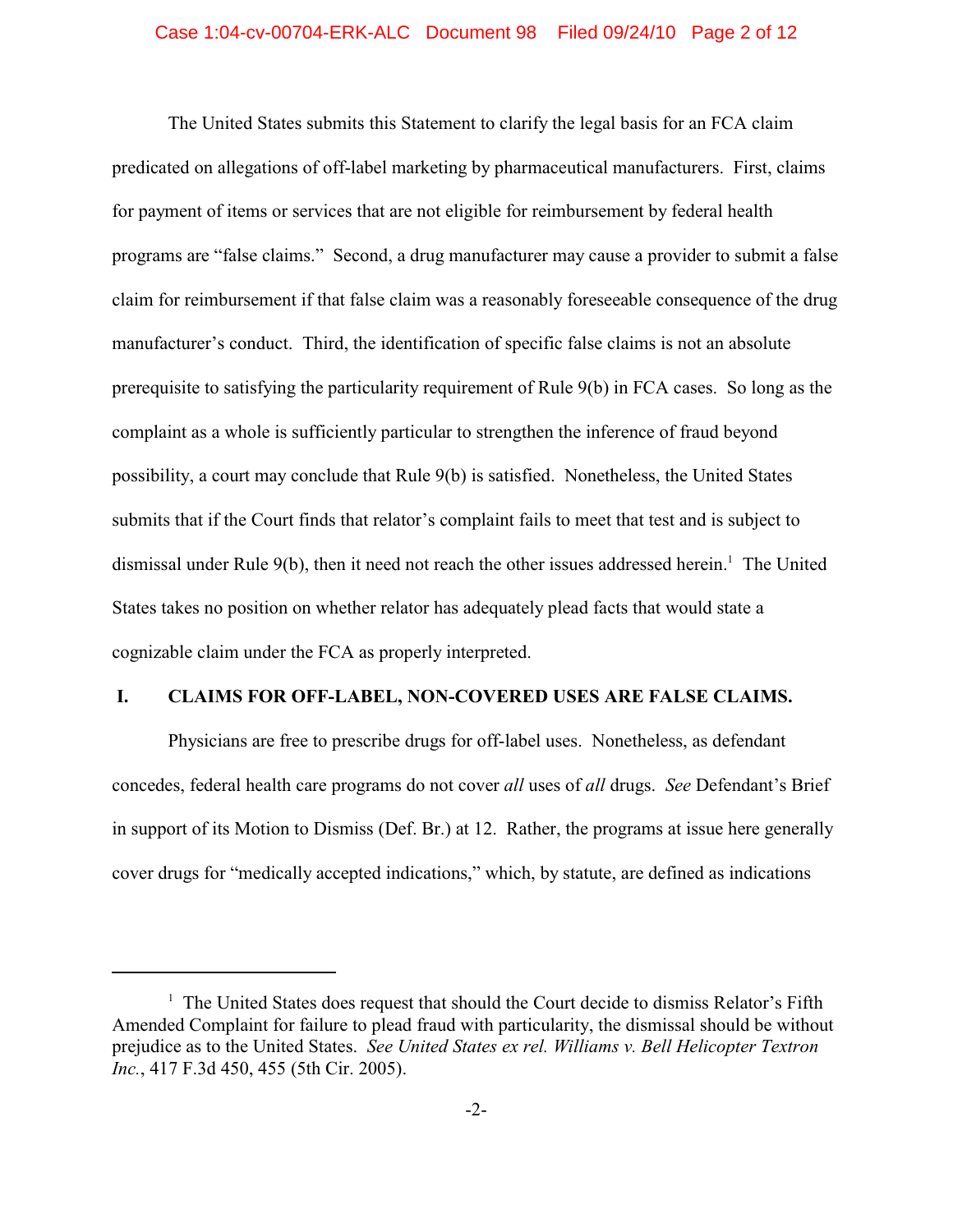#### Case 1:04-cv-00704-ERK-ALC Document 98 Filed 09/24/10 Page 3 of 12

that are FDA-approved or that are "supported by a citation" in a statutorily-recognized compendium. 42 U.S.C. § 1396r-8(k)(6).

By way of background, in order to participate in the Medicaid program, a State must have a plan for medical assistance that has been approved by the Centers for Medicare and Medicaid Services (CMS), which administers the program on behalf of the Secretary of Health and Human Services. If the plan is approved by the Secretary, the State thereafter is eligible for federal financial participation, *i.e.*, reimbursement by the federal government for a specified percentage of the amounts that qualify as medical assistance under the state plan.  $42 \text{ U.S.C. }$   $88 \text{ 1396b(a)(1)}$ , 1396d(b).

Under the Medicaid Drug Rebate Statute, federal financial participation is prohibited for a drug manufacturer's covered outpatient drugs unless there is a rebate agreement between the manufacturer and the Secretary under the statute. *See* 42 U.S.C. §§ 1396b(i)(10)(A) and 1396r- $8(a)(1)$ . Once a drug manufacturer has entered into a rebate agreement for a covered outpatient drug, a State is generally required to cover that drug under the state plan. However, there are several provisions of the Medicaid Act that permit a State to exclude or restrict coverage. 42 U.S.C.  $\frac{1396r-8(d)^2}{2}$ 

Under the statute, a "covered outpatient drug" includes a drug dispensed by prescription and approved as safe and effective under the Federal Food, Drug, and Cosmetic Act (FDCA), 21

<sup>&</sup>lt;sup>2</sup> A State may restrict from coverage or exclude altogether certain drugs or classes of drugs or certain medical uses where "the prescribed use is not for a medically accepted indication." 42 U.S.C. § 1396r-8(d)(1)(B)(i). In addition, a State also may adopt a prior authorization program, maintain a formulary, impose limits on prescription quantities to discourage waste, and address instances of fraud or abuse by individuals. 42 U.S.C. § 1396r- $8(d)(4)-(6)$ .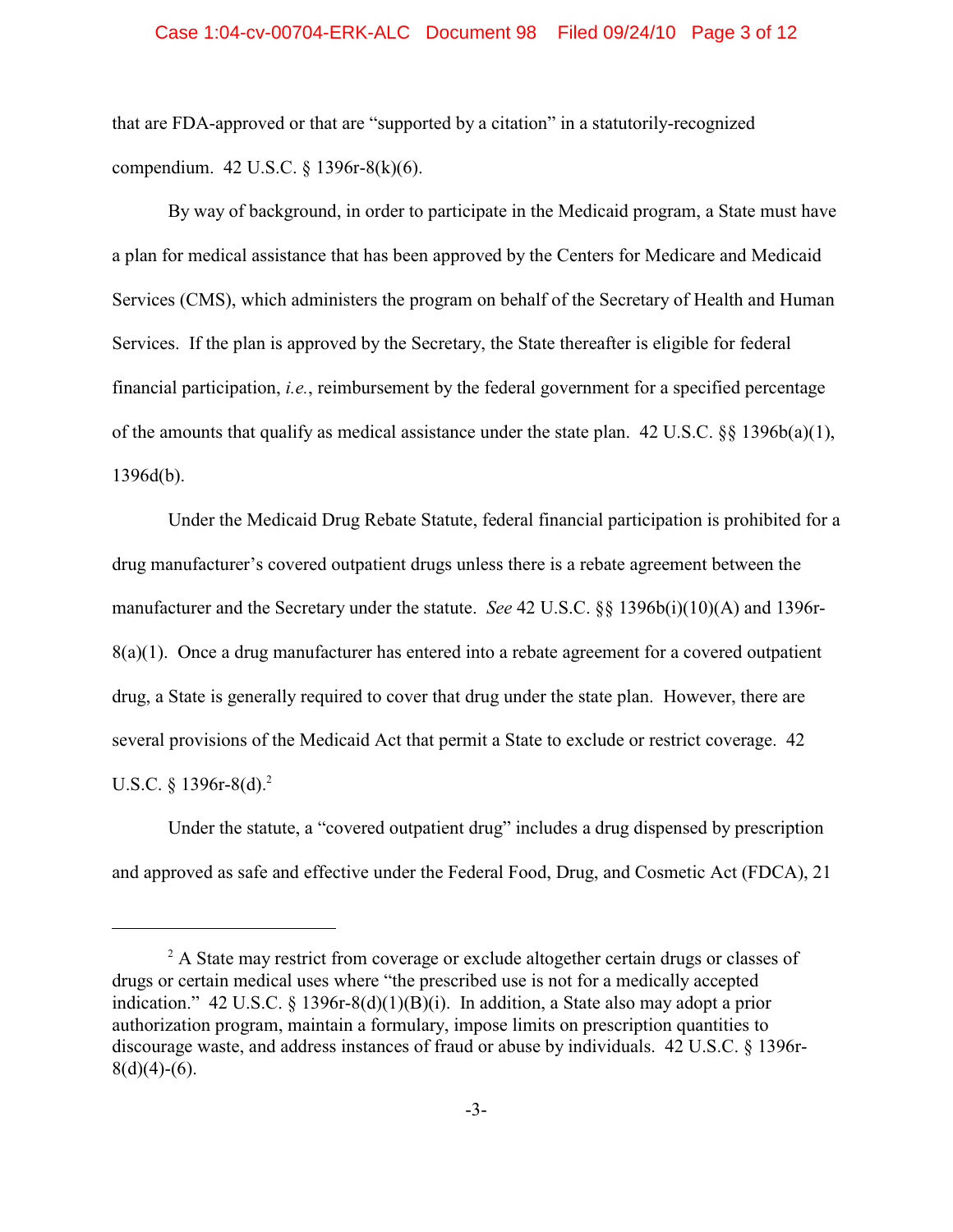#### Case 1:04-cv-00704-ERK-ALC Document 98 Filed 09/24/10 Page 4 of 12

U.S.C. §§ 355 and 357, but does not include "a drug or biological used for a medical indication which is not a medically accepted indication."  $42 \text{ U.S.C.}$  § 1396r-8(k)(2), (3). The statute defines "medically accepted indication" as a use that is FDA-approved or a use that is "supported by a citation" in certain statutorily-identified compendia. *Id.* at  $\S$  1396r-8(k)(6).<sup>3</sup> Thus, under this statutory scheme, an off-label use that is not "supported by a citation" in the compendia falls outside the definition of a covered outpatient drug under Medicaid, and Medicaid is free to deny payment for resulting claims for such an off-label use.<sup>4</sup>

Courts have held that when a drug is prescribed for a use that is not covered by federal programs, the resulting claim for reimbursement of that prescription is "false" under the FCA. *See United States ex rel. Rost v. Pfizer, Inc*., 253 F.R.D. 11, 13-14 (D. Mass. 2008); *United States ex rel. Franklin v. Parke-Davis*, 2003 WL 22048255, at \*2 (D. Mass. Aug. 22, 2003) (*Parke-Davis II)* ; *United States ex rel. Franklin v. Parke-Davis*, 147 F. Supp. 2d 39, 51-53 (D. Mass. 2001) (*Parke-Davis I*) ("[T]he alleged FCA violation arises - not from unlawful off-label marketing activity itself - but from the submission of Medicaid claims for uncovered off-label uses induced by Defendant's fraudulent conduct."); *Strom ex rel. U.S. v. Scios, Inc.*, 676 F. Supp. 2d 884, 891 (N.D. Cal. 2009) ("Because the [Medicare] statute permits reimbursement only for 'reasonable and necessary' treatments, [an off-label prescription] in a context where it is not 'reasonable' or 'necessary' would be statutorily ineligible for reimbursement. This satisfies the

<sup>&</sup>lt;sup>3</sup> The three compendia described in subsection  $(g)(1)(B)(i)$  are the American Hospital Formulary Service Drug Information, the United States Pharmacopeia-Drug Information, and the Drugdex Information System. Id. at § 1396r-8(g)(1)(B)(i).

<sup>&</sup>lt;sup>4</sup> Medicare Part D incorporates by reference the provisions of the Medicaid Drug Rebate Statute pertaining to "covered outpatient drugs." 42 U.S.C. § 1395w-102(e).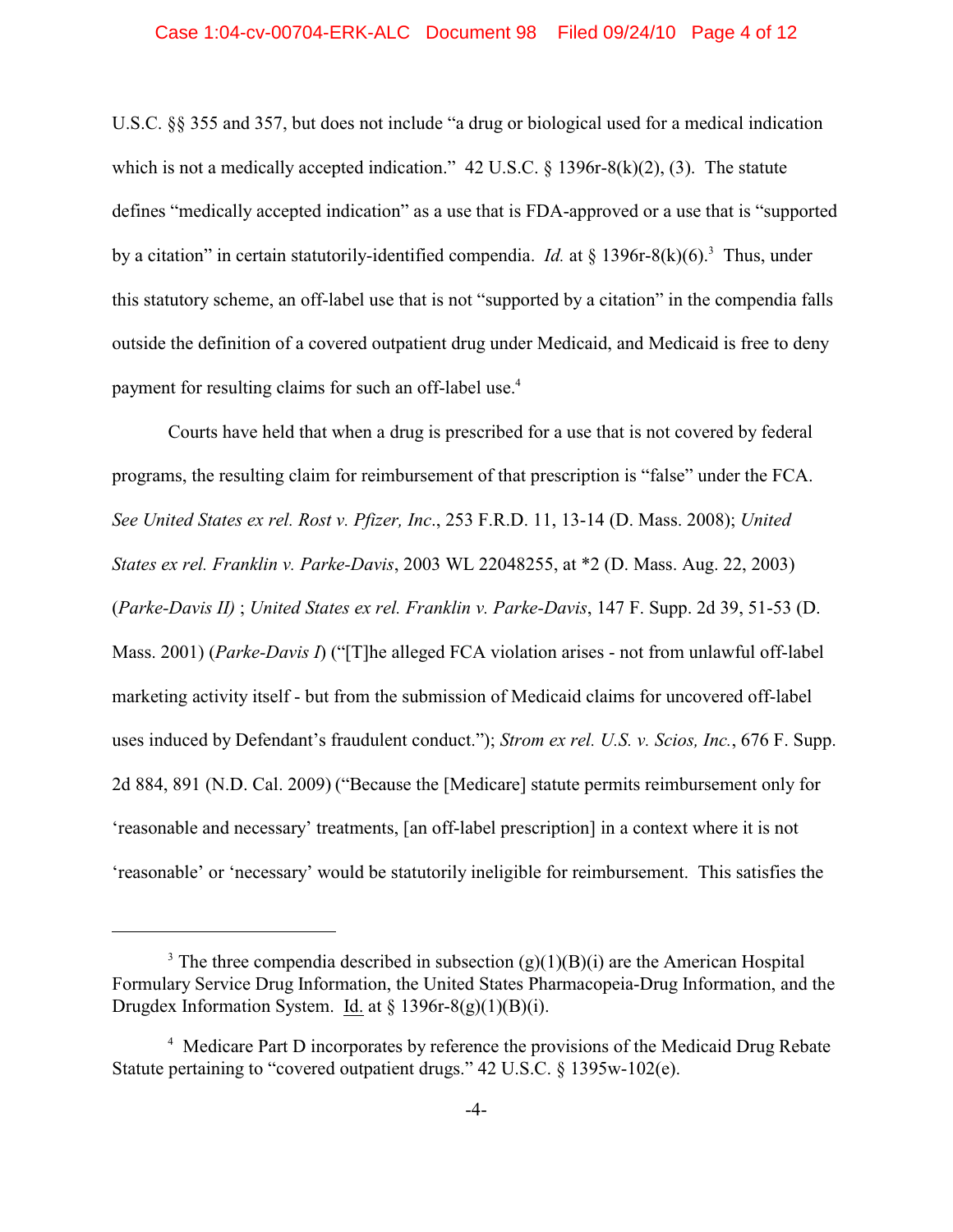#### Case 1:04-cv-00704-ERK-ALC Document 98 Filed 09/24/10 Page 5 of 12

FCA's requirement of a 'false' statement."). Court have similarly found in other contexts that claims for services not covered by Medicare are false under the FCA. *See Peterson v. Weinberger*, 508 F.2d 45, 52 (5th Cir. 1975).

This principle is consistent with a host of other situations in which courts have found FCA liability even though there may be nothing false on the face of the claims in question. *See United States ex rel. Marcus v. Hess*, 317 U.S. 537, 543-44 (1943) (bid rigging to obtain a contract renders the claims submitted under the fraudulently procured contract false); *United States v. Rogan*, 517 F.3d 449, 452 (7th Cir. 2008) (claim may be ineligible for payment where physician received a kickback for the billed service); *United States v. McLeod*, 721 F.2d 282, 284 (9th Cir. 1983) (deposit of a facially valid check to which defendant was not entitled is a false claim); *Scolnick v. United States*, 331 F.2d 598, 599 (1<sup>st</sup> Cir. 1964) (same); *United States v. Incorporated Village of Island Park,* 888 F. Supp. 419, 440 (E.D.N.Y. 1995) (facially-accurate claims resulting from conduct that violated fair housing and non-discrimination provisions in HUD program were false within the meaning of the FCA).

When a claim is false because it is for a non-reimbursable item (*e.g.,* an off-label indication that is not otherwise covered by federal health programs), an analysis under a "certification theory" is simply inapposite. *See* Def. Br. at 19 (discussing false certification theory of liability). Whether the provider "certified" on the claim for payment that the prescribed usage was on-label or otherwise reimbursable is irrelevant. Rather, the core question for "falsity" under the FCA is whether the government received a bill from a healthcare provider for an item or service that was not legally reimbursable. This is an objective question and is not, as defendant argues, a "subjective interpretation of defendant's legal duties" that preclude a finding

-5-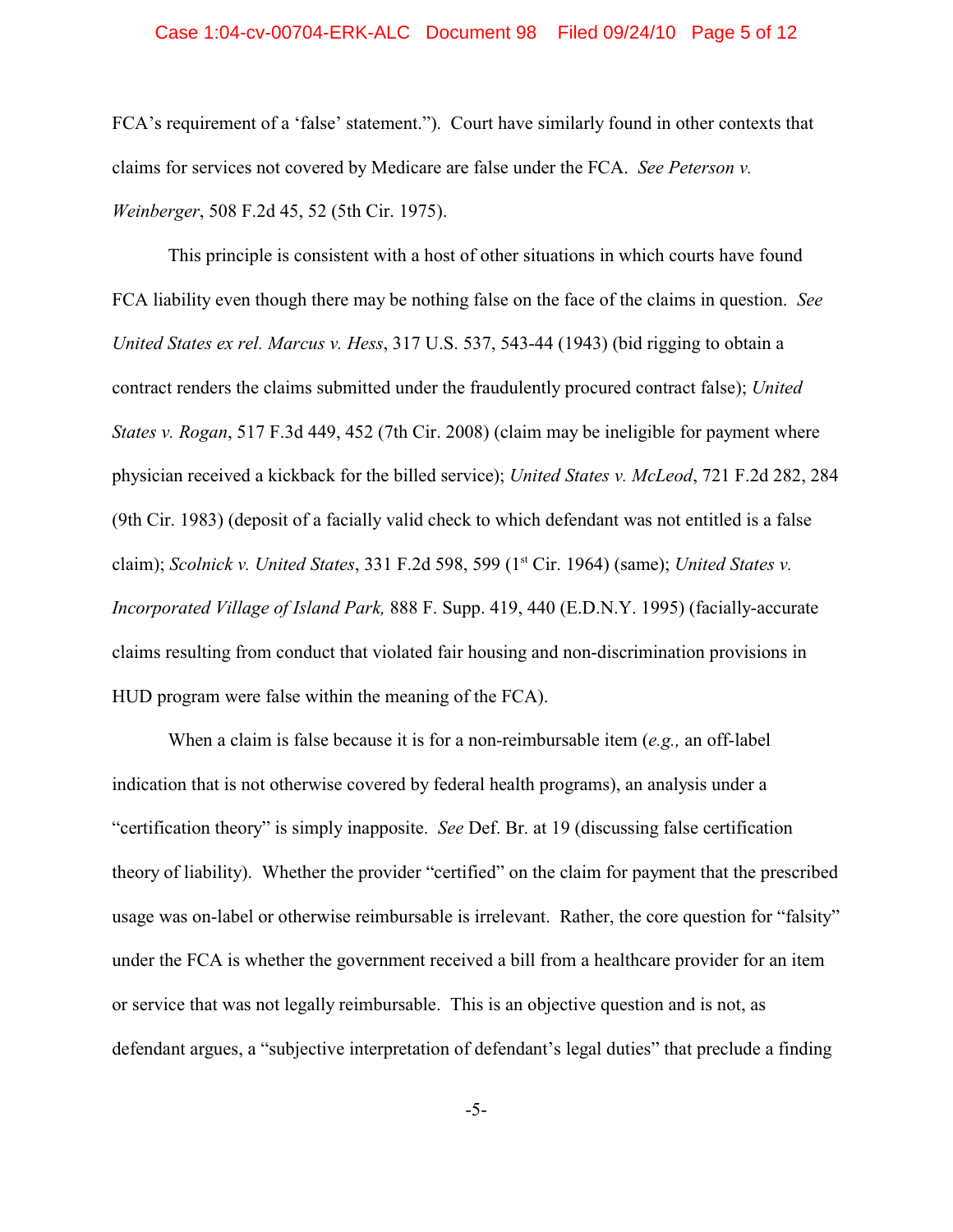#### Case 1:04-cv-00704-ERK-ALC Document 98 Filed 09/24/10 Page 6 of 12

of falsity. Def. Br. at 13. For that same reason, contrary to defendant's suggestion (Def. Br. at 11, 22), whether other information on the claim form is "truthful," such as the identity of the patient or the name of the drug used, has no bearing on the fact that a prescription was for a noncovered, non-reimbursable use and thus constitutes a false claim within the meaning of the FCA.

 Accordingly, defendant also is incorrect in suggesting that the claim must contain a separate "conscious and deliberate 'lie'" in order to be a false claim. Def. Br. at 10. As is clear from the language of the statute, the FCA does not require proof of double falsity – a false claim *and* a false statement. The first two sections of the FCA provide independent and distinct bases for FCA liability. *Compare* 31 U.S.C. § 3729(a)(1) (liability for false claims) *with* (a)(2) (liability for false statements).<sup>5</sup> By its very terms, Section  $3729(a)(1)$  only requires that the defendant presented or caused the presentment of a false claim, not that the defendant made a false statement or lied on the claim itself. *See United States ex rel. Rost v. Pfizer, Inc.*, 507 F.3d 720, 731-33 (1st Cir. 2007) (separately analyzing false statement allegations under Section 3729(a)(2)); *United States ex rel. Franklin v. Parke-Davis*, 2003 WL 22048255, at \*2 (D. Mass. Aug. 22, 2003) (same). Accordingly, a case cited by Pfizer, *United States ex rel. Hess v. Sanofi-Synthelabo, Inc.*, 2006 WL 1064127, at \*7 (E.D. Mo. Apr. 21, 2006), was wrongly decided because it demanded a showing of "extra" false statements and failed all together to consider liability under Section (a)(1), which does not require proof of any false statement at all. The *Hess* court also erred on the issue of materiality, as the question as to whether a claim is even eligible for payment is obviously material to the Government's decision to pay that claim.

 $5$  The FCA was recently amended and these sections were recodified as 31 U.S.C.  $\S$  $3729(a)(1)(A) & (a)(1)(B).$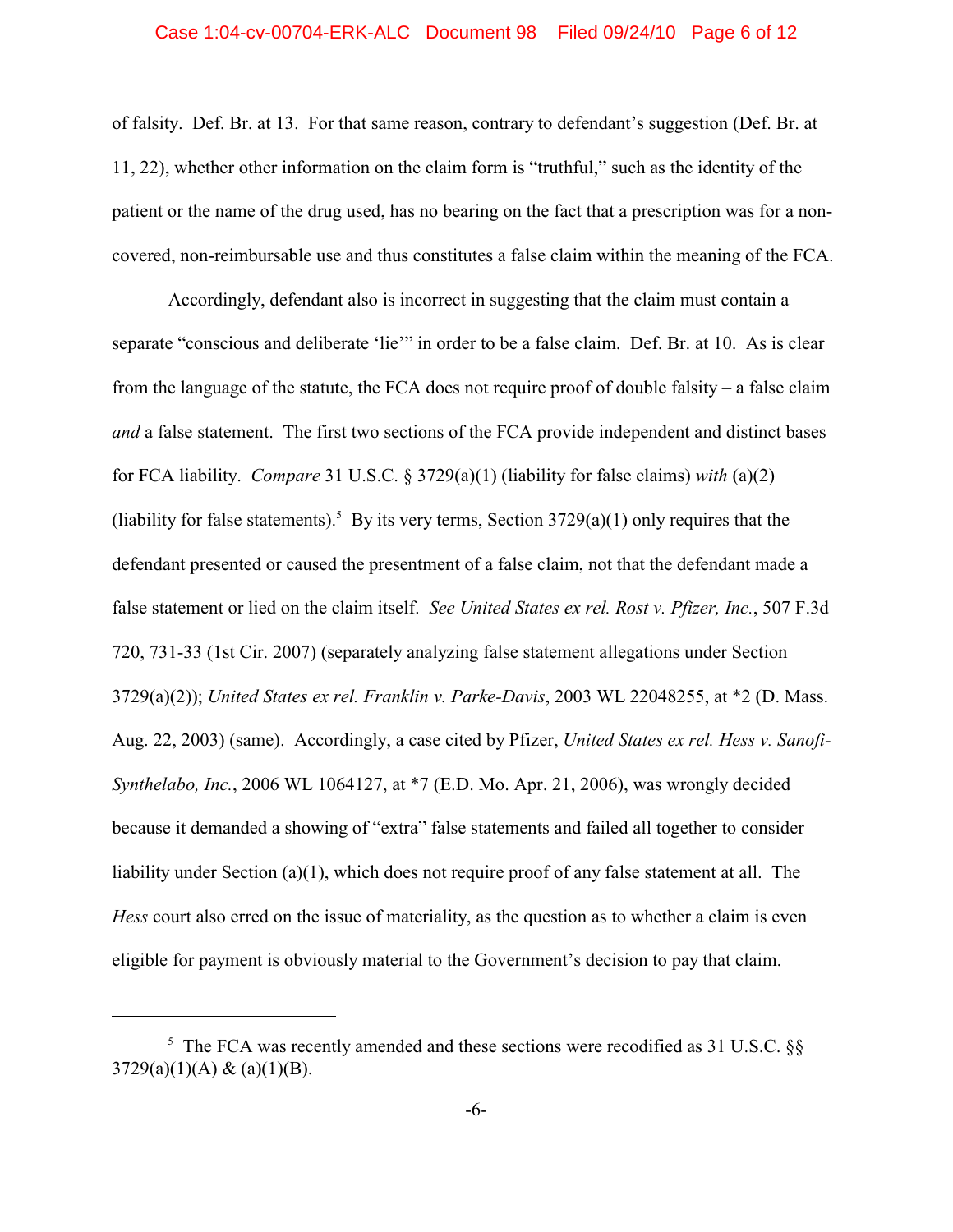#### Case 1:04-cv-00704-ERK-ALC Document 98 Filed 09/24/10 Page 7 of 12

Furthermore, in order for a statement to be "false" under section 3729(a)(2), it need not be an affirmative misrepresentation; a material omission will suffice: "[H]alf the truth may obviously amount to a lie, if it is understood to be the whole." *W. Page Keeton, Prosser & Keeton on the Law of Torts* § 106, at 738 (5th ed. 1984); *see Luckey v. Baxter Healthcare Corp.*, 183 F.3d 730, 732 (7th Cir. 1999) (observing that a half-truth may amount to a false statement under the FCA in certain circumstances); *United States ex rel. Schwedt v. Planning Research Corp.*, 59 F.3d 196, 199 (D.C. Cir. 1995) (finding that false progress reports may constitute false statements under the FCA). Thus, a statement urging a physician to prescribe a drug for an unapproved use could well amount to a half-truth and satisfy the false statement requirement of section  $(a)(2)$ , where, for example, the drug sales representative fails to mention evidence that does not support the drug's safety or efficacy for the unapproved use or that the FDA has specifically denied approval for that indication.

Relator here has alleged that promoting Lipitor therapy for patients outside the risk categories and cutpoints set forth in the National Cholesterol Education Program Guidelines is unlawful off-label promotion, and that resulting claims outside those Guidelines did not qualify for reimbursement under federal health care programs. This court has already observed that advocacy by Pfizer for an off-label use of Lipitor may well have violated the FDCA, but the fact that Pfizer may have done so does not automatically translate into FCA liability if the resulting claims for such prescriptions are not false under the FCA. *United States ex rel. Polansky v. Pfizer, Inc.*, 2009 WL 1456582, at \*6-7 (E.D.N.Y. May 22, 2009). Prescriptions claims for

-7-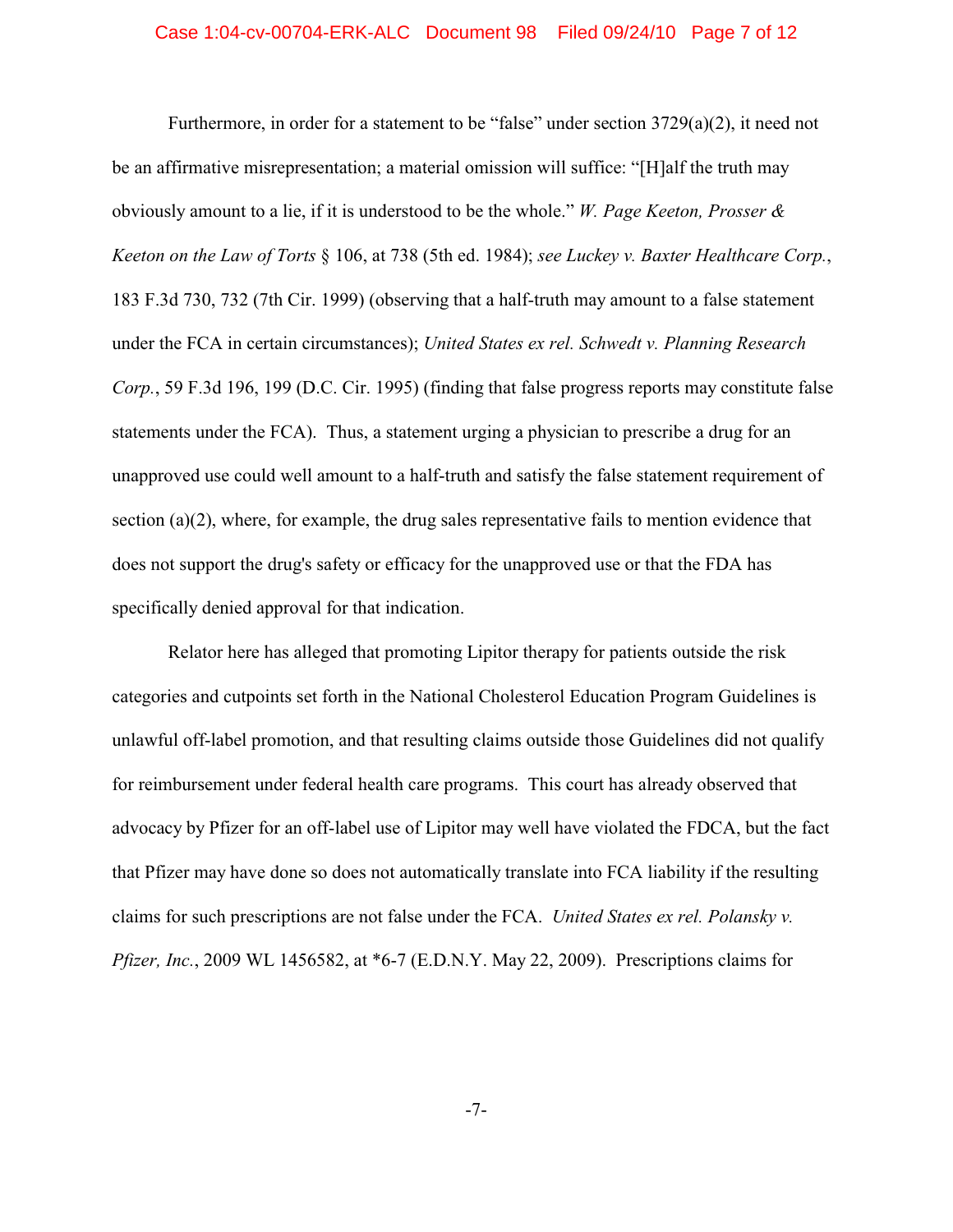#### Case 1:04-cv-00704-ERK-ALC Document 98 Filed 09/24/10 Page 8 of 12

Lipitor would be "false" if they were prescribed for unapproved uses that were not supported by a citation in one of the statutorily-identified compendia.<sup>6</sup>

The United States takes no position as to whether relator has adequately alleged facts to support his claim that the Lipitor claims at issue here are false; however, Pfizer's reliance on the fact that the label for Lipitor was changed in 2009 clearly is misplaced. Def Br. at 3. If a claim was false when it was submitted in 2004, a label change five years later does not transform that false claim into a reimbursable one. To hold otherwise would be to render federal health care program restrictions on coverage meaningless. It also would undermine the gatekeeping role of the federal government in protecting public health as well as the public fisc in ensuring that, based on the information available at the time, only indications that have been FDA-approved or are sufficiently supported by scientific literature as safe and effective are reimbursed.

### **II. FCA Pleading Requirements**

Of course, if a relator is claiming that the defendant drug company *caused* the providers to submit these false claims, the relator must adequately allege such causation. The relator need not allege an express false statement to satisfy the causation element, though such evidence would be one way the relator could do so. Assuming that a relator has supported his allegations with sufficient facts, courts analyze causation based on general tort law principles when determining whether the company may be liable for causing the submission of false claims based on off-label marketing conduct. *See United States ex rel. Cantekin v. Univ. of Pittsburgh*, 192

 $6$  As noted, the statutory definition of "medically accepted indication" refers to off-label indications that are supported (as opposed to listed) in the compendia. *United States ex rel. Rost v. Pfizer, Inc*., 253 F.R.D. 11, 16 (D. Mass. 2008) (citing CMS Release No. 141); *see* 42 U.S.C. §  $1396r-8(k)(6)$ .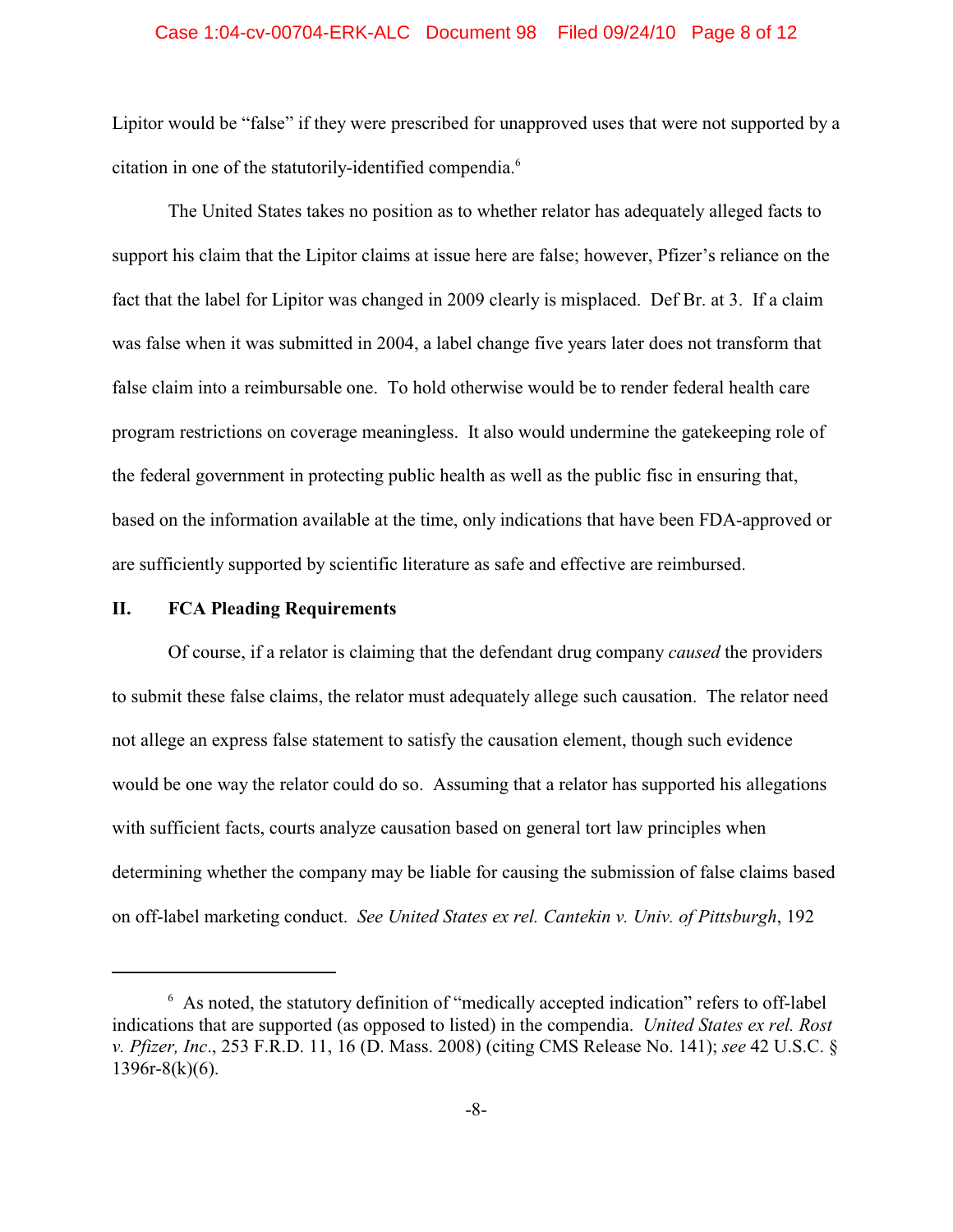F.3d 402, 415 (3d Cir. 1999) (discussing principles of causation); *Parke-Davis II*, 2003 WL 22048255 at \*4-6. In *Parke-Davis II*, the court found that causation is satisfied where (a) the drug manufacturer's alleged off-label marketing was a "substantial factor" in producing the false claims and (b) it was "foreseeable" that the off-label marketing would result in false claims. 2003 WL 22048255 at \*4-6. That court, like others presented with FCA cases based on allegations of off-label marketing, also found that the actions of health care providers are not an intervening force that breaks the chain of legal causation, particularly because influencing those actions is the goal of off-label promotion. *Id.* at \*5 ("[T]he participation of doctors and pharmacists in the submission of false Medicaid claims was not only foreseeable, it was an intended consequence of the alleged scheme of fraud."); *see also Scios*, 676 F. Supp. 2d at 891 (denying a motion to dismiss and finding that the independent actions of physicians "only breaks the causal connection when it is unforeseeable" that a particular drug would be billed to a federal health care program). Indeed, the pharmaceutical industry would not employ the army of sales representatives who promote their products if these sales efforts had no effect on physician practices. Thus, the relevant question here is whether relator has sufficiently alleged that it was foreseeable that Pfizer's conduct would result in some false claims being submitted to federal health care programs.

Likewise, under the FCA, courts have held that a false claim is material if it "has a natural tendency to influence agency action or is capable of influencing agency action." *Harrison v. Westinghouse Savannah River Co., 176 F.3d 776, 785 (4th Cir. 1999).*<sup>7</sup> Pfizer's argument that

 $\alpha$ <sup>7</sup> The FCA has also been recently amended to expressly define "materiality" in this fashion. *See* 31 U.S.C. § 3729(b)(4) (2009) (defining "material" as "having a natural tendency to influence, or be capable of influencing, the payment or receipt of money or property").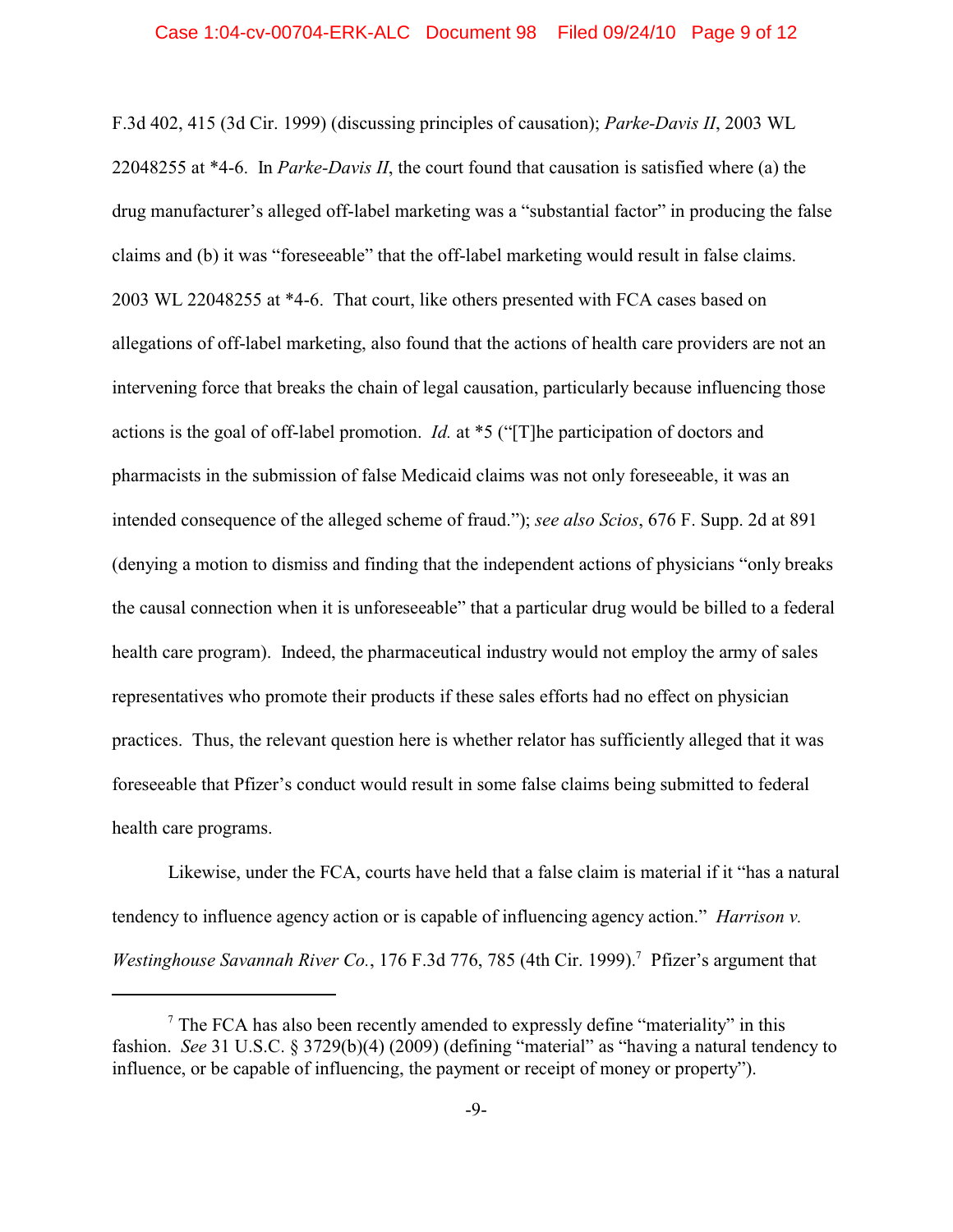#### Case 1:04-cv-00704-ERK-ALC Document 98 Filed 09/24/10 Page 10 of 12

federal health care programs do not require certain information on claims forms that may have allowed the programs to prevent the payment of non-covered claims should be rejected because it runs counter to the courts' long-standing recognition that those who deal with the Government must "turn square corners" and cannot take advantage of government officials who may have too few resources to catch attempted fraud at its inception. *See, e.g., Rock Island, Arkansas & Louisiana R.R. v. United States*, 254 U.S. 141, 143 (1920); *Rogan*, 517 F.3d at 452 ("The United States is entitled to guard the public fisc against schemes designed to take advantage of overworked, harried, or inattentive disbursing officers").The Government processes millions of claims for payment by federal health programs each year, and requiring it, as Pfizer apparently suggests, to examine every claim it pays for potential underlying misconduct is patently unreasonable.

### **III. Rule 9(b) Pleading Requirements**

Defendant further asserts that relator has failed to identify specific claims and that regardless of whether relator has identified specific claims submitted to federal health care programs, he has failed to provide sufficient details about those claims. The United States takes no position on the sufficiency of relator's complaint; however, to the extent that defendant contends that relator's complaint must fail because it did not identify specific false claims or do so with sufficient particularity, defendant seeks to impose too rigid a pleading standard in FCA cases.

The allegation of a specific false claim is not an absolute prerequisite to pleading a viable FCA claim. Although FCA liability attaches to the claim for payment, whether specific claims must be identified for a complaint to satisfy Rule 9(b)'s particularity requirement will depend on

-10-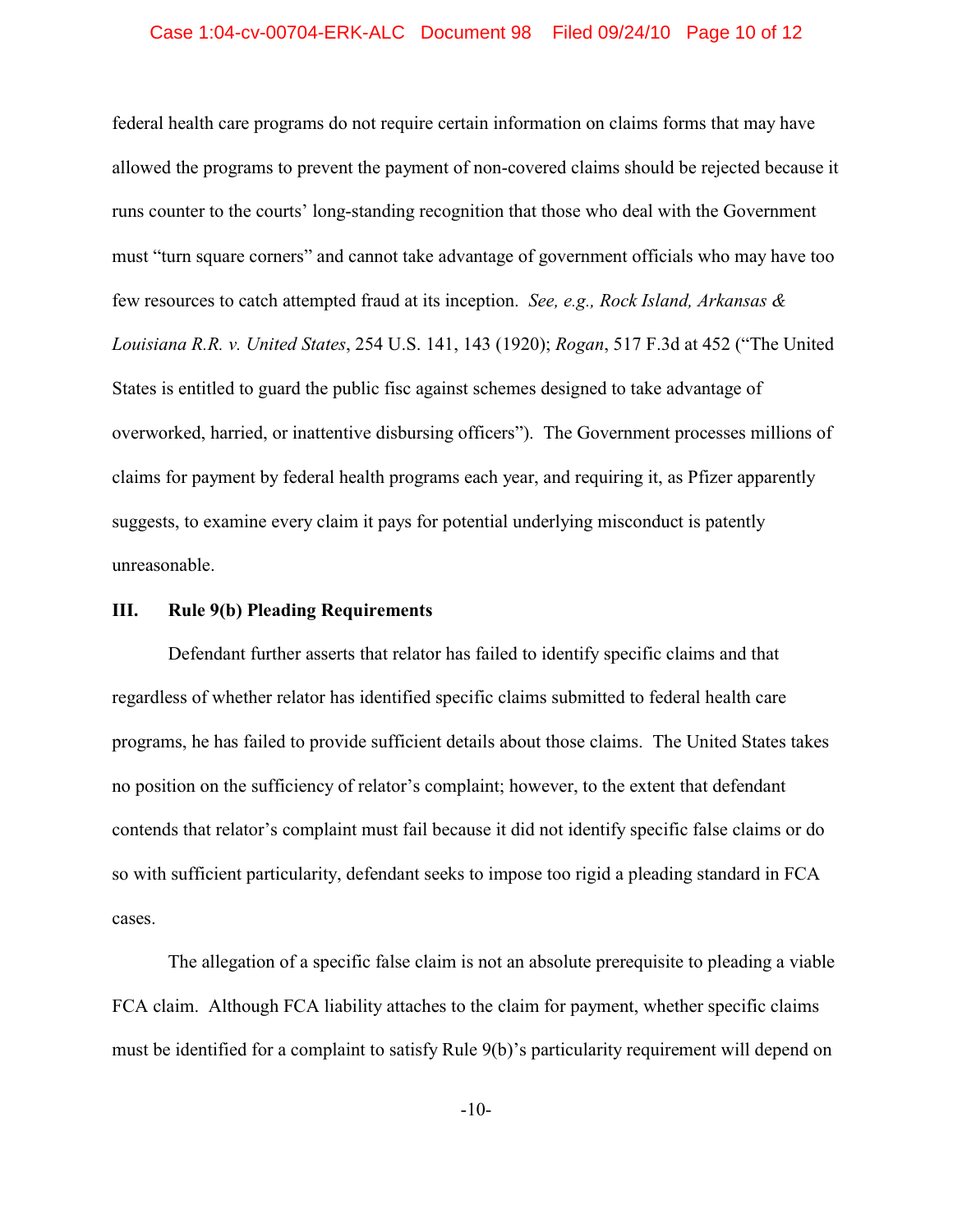the circumstances of each case. *See Ebeid ex rel. U.S. v. Lungwitz*, 2010 WL 3092637, at \*4-5 (9th Cir. Aug. 9, 2010); *United States ex rel. Duxbury v. Ortho Biotech Products, L.P.*, 579 F.3d 13, 31-32 (1st Cir. 2009); *United States ex rel. Grubbs v. Kanneganti*, 565 F.3d 180, 188 (5th Cir. 2009); *United States ex rel. Lusby v. Rolls-Royce Corp.*, 570 F.3d 849 (7th Cir. 2009); *United States ex rel. Rost v. Pfizer, Inc.*, 507 F.3d 720, 732 (1st Cir. 2007); *In re Pharm. Indus. Average Wholesale Price Litig.*, 538 F. Supp. 2d 367, 390-91 (D. Mass. 2008). Thus, in off-label cases, where the alleged false claims were submitted not by the defendant, but instead by a third party, a relator "need not allege the details of particular claims, so long as 'the complaint as a whole is sufficiently particular to pass muster under the FCA.'" *See In re Pharm. Indus. Average Wholesale Price Litig.*, 538 F. Supp. 2d at 390 (quoting *Rost*, 507 F.3d at 732). As this court has considered in examining relator's prior complaint in this action, in evaluating such matters on a case-by-case basis, the strength of the inference of fraud on the government may be measured by, for example, factual or statistical evidence tending to show fraud beyond possibility. *See Polansky*, 2009 WL 1456582, at \*9; *see, e.g., In re Pharm. Indus. Average Wholesale Price Litig.*, 538 F. Supp. 2d at 390.